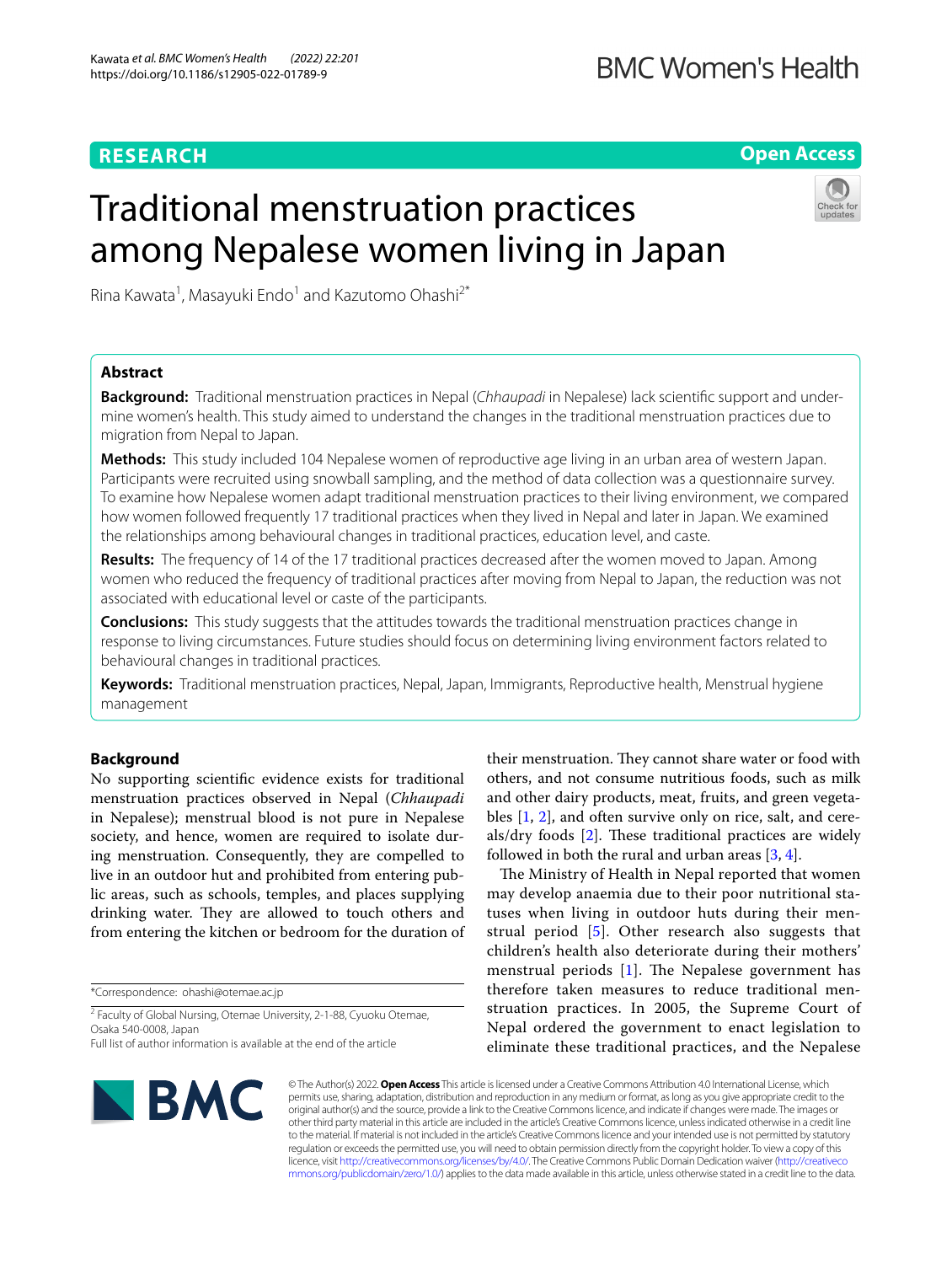Provisional Charter enacted a law protecting the right to reproductive health in 200[7](#page-8-6)  $[6, 7]$  $[6, 7]$  $[6, 7]$ . In addition, the Ministry of Women, Children, and Social Welfare in Nepal established guidelines for the elimination of traditional menstruation practices in 2008 [\[7](#page-8-6)]. However, despite it being a criminal offence to force a woman to take part in these practices, the deaths of women and children due to traditional menstruation practices were reported in 2019 [[8](#page-8-7), [9](#page-8-8)]. Wild animals caused most deaths; the sexual victimization was not reported possibly due to social concerns and safeguarding the future of unmarried women [\[2,](#page-8-1) [7](#page-8-6), [9](#page-8-8)].

The behavioural restrictions imposed by traditional menstrual practices in Nepal result in a lack of hygienic menstrual coping behaviour  $[1]$  $[1]$ . This has resulted into a trend with increased cases of dysmenorrhoea [\[10\]](#page-8-9) and urinary tract infections [[11\]](#page-8-10). Further, school absenteeism, possibly due to menstrual cramps, has become a social problem. The majority of women are not adequately educated about menstruation and how to cope with it, and feel confused, fearful, stressed, inconvenienced, and embarrassed by traditional practices related to menarche and menstruation at the time of frst menstruation [\[1](#page-8-0), [3](#page-8-2)]. Menstrual prejudices and practices hinder the opportunity to receive scientifc knowledge about menstruation. This may have a negative impact on hygienic menstrual management and women's mental and physical health. Even in areas and communities in Nepal where outdoor segregation is less common, menstrual taboos such as not going to school or work or sleeping in bed during menstruation remain part of women's daily routines, which affect their lives  $[4]$  $[4]$ . Therefore, to protect women's health, urgent elimination of traditional menstruation practices from the society is required.

Crawford, Menger, and Kaufman reported that women living in urban areas in Nepal manage menstruation in both the traditional and modern ways [\[3](#page-8-2)]. Further, Nepalese women followed traditional menstrual practices for reasons of social acceptance, such as respect for their elders, or a desire to continue cultural traditions. However, Nepalese women tend to accept alternative and modern approaches to menstruation when prejudice against it is reduced in their communities and family members permit them to cease traditional menstruation practices [[3\]](#page-8-2). Historically, the community castigates Nepalese women when they do not follow these traditional practices [\[8](#page-8-7)], and while most girls abide by them every month, they would prefer to discontinue the practices [[11\]](#page-8-10). Based on these studies, we hypothesised that Nepalese women would change their attitudes towards traditional menstrual practices if they lived outside Nepal and were not forced to follow the tradition by their communities.

To examine how Nepalese women adapted the traditional menstruation practices to their living environment, we compared the frequency of traditional practices with women living in Nepal and Japan, and examined the relationships between changes in the frequencies of practices based on education levels and castes. We also abstracted negative and positive attitudes about traditional practices related to menstruation from participants' opinions. Based on the results, we suggest ways of reducing these traditional practices in Nepal.

## **Methods**

## **Participants**

This cross-sectional study was conducted between April 2016 and August 2016, and included Nepalese women, aged 20–45 years, living in Osaka and Hyogo prefectures in western Japan.

The study included a questionnaire, which evaluated demographic characteristics (present age, age when they started living in Japan, length of stay in Japan, religion, educational level, and caste) and the frequencies of traditional menstruation practices while living in Nepal and Japan. At the end of the questionnaire, we also asked the participants "Please write any comments you may feel regarding the difficulties or differences in menstrual practices between Nepal and Japan."

Researchers of Osaka University extracted the descriptions of traditional menstruation practices in Nepal from previous studies  $[1-3, 12]$  $[1-3, 12]$  $[1-3, 12]$  $[1-3, 12]$  and discussed them with two Nepalese individuals living in Japan (a research assistant and a translator). Traditional menstruation practices consisted of six categories and following fve restrictions: (1) restriction of religious behaviours, (the inability to go to temples or attend religious events and weddings), (2) restriction of contact with others (the inability to interact with or attend to others, particularly male family members), (3) restriction of cooking and eating (the inability to cook, use the kitchen, use cookware, touch fruit or fruit trees, or eat nutritious food), (4) restriction of living place (the inability to live at home, use the bedroom, or go to public places and others' homes), and (5) restriction of sanitary behaviours (the inability to shower or use new sanitary napkins).

Responses on the frequencies of traditional menstruation practices were scored using a 5-point Likert scale of 1 (*never*), 2 (*rarely*), 3 (*sometimes*), 4 (*often*), and 5 (*always*). A higher score indicated a higher frequency of following the traditional menstrual practices. In this study, we compared the frequencies of each participant when living in Nepal and Japan.

Furthermore, we asked participants about the difficulties or diferences in menstrual practices when they were in Nepal and Japan. A Nepalese research assistant read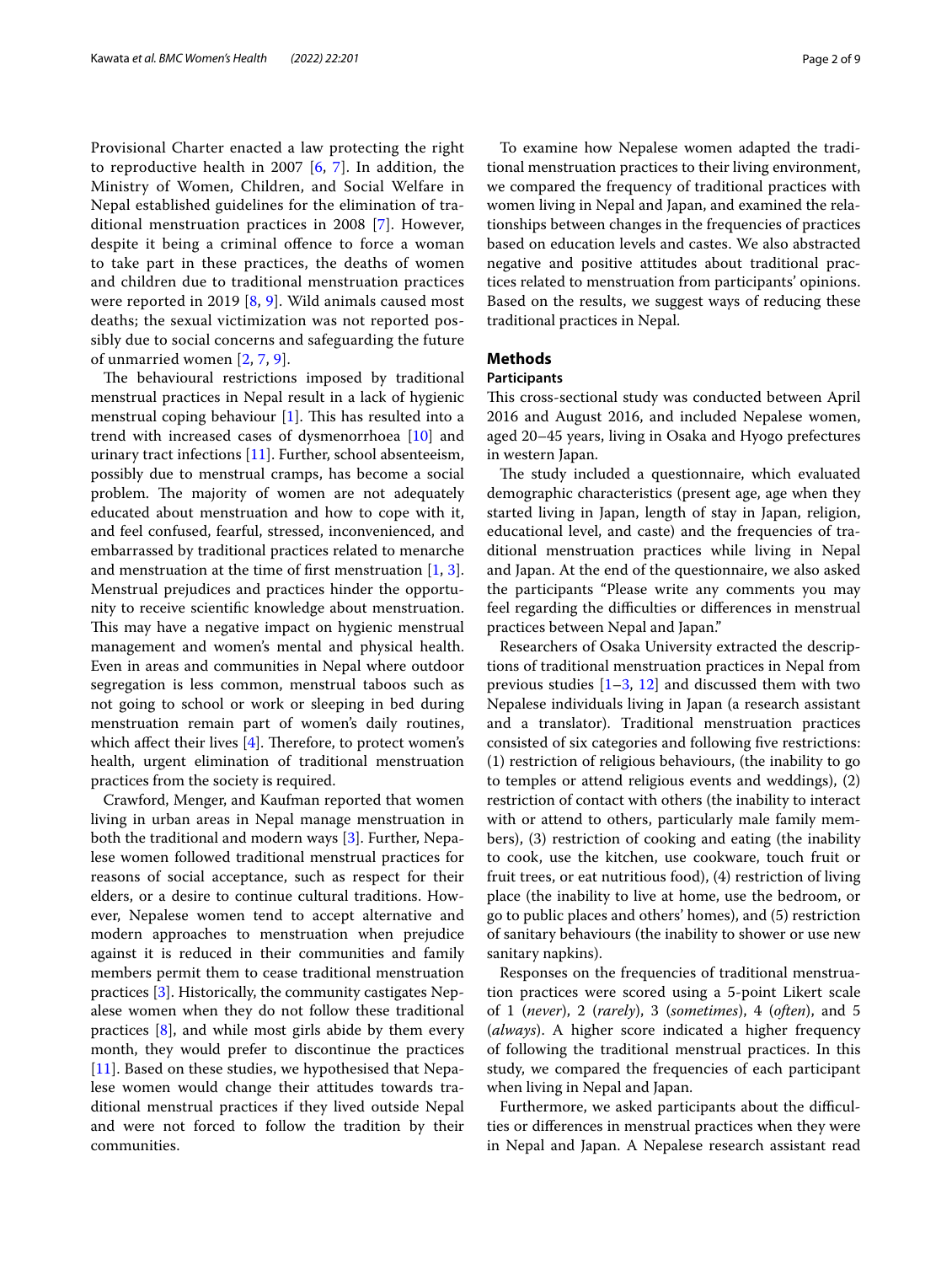the questionnaire and provided additional explanation in cases where the participant did not understand the questionnaire. After completing the questionnaire, a research assistant translated the answer from Nepali to Japanese.

## **Preliminary examination**

We frst developed the questionnaire in Japanese and then translated it into Nepali. To evaluate the validity of the items of traditional menstruation practices, we asked eight Nepalese women living in Osaka to cooperate with a preliminary examination. A researcher (Japanese), two Nepalese research assistants, and eight participants discussed the questionnaire's contents and, subsequently, revised it.

#### **Survey**

Two Nepalese research assistants asked the participants to gather at meeting places in their communities to participate in the study. The participants were recruited through snowball sampling. We also used fyers and posters that included the contact addresses and telephone numbers of the research collaborators that could be contacted to participate in this study. The research assistants verbally explained the purpose of this study and requested cooperation using documents written in Nepali. Along with the Japanese researcher, the research assistants distributed questionnaires to those who consented to participate. The Japanese researcher immediately left the room to avoid any risk of women feeling pressured to participate. The questionnaire survey was an anonymous and self-administered. When participants could not sufficiently understand the contents of the questionnaire, the research assistants provided additional explanations. The participants placed the completed questionnaires into a collection box located in the room, and were collected by the Nepalese research assistants. The research assistants remained neutral and were careful not to induce the participants to answer.

#### **Analysis**

We divided the participants into two groups according to the frequency of traditional menstruation practices: the high-frequency group with scores of 4 and 5 and the lowfrequency group with scores of 1, 2 and 3. To examine the behavioural changes in traditional practices related to menstruation, McNemar's test, a test to interrogate the paired binomial data and analyze diferences before and after a particular treatment in a population [\[13](#page-8-12)], was used to examine the relationship between the frequencies of following the traditional menstruation practices in Nepal and Japan. Next, we focused on behavioural changes in the high-frequency group in Nepal and examined the relationships between frequencies and demographic characteristics (education level and caste), using Fisher's exact test. Furthermore, we also categorized free comments with reference to the Nepalese women's attitudes toward traditional menstruation practices extracted from the qualitative research of the previous study [[3\]](#page-8-2). We used SPSS for Windows version 26 (IBM, Tokyo, Japan) to analyse the data, and the signifcance level was set at 5%.

## **Results**

Table [1](#page-2-0) shows the demographic characteristics of the study participants. The average age of the participants was  $29.7 \pm 6.0$  years, while average age when the subjects started living in Japan was  $26.0 \pm 5.1$  years, and average length of stay in Japan was 3.7 years (range 0–17 years). Among the 104 participants, 90.4% were Hindus, 69.2% had high school or higher education levels, and 67.3% belonged to higher castes (Brahmin and Chettri).

Table [2](#page-3-0) shows the frequencies of following the traditional menstruation practices while living in Nepal and Japan. For 14 of the 17 traditional practices, the number of women in the high-frequency group while living in Japan signifcantly decreased in comparison with that while living in Nepal. The highest percentages in the high-frequency group in Nepal were for the categories 'Going to a temple' (76.9%) and 'Attending religious events' (69.2%). Although these percentages decreased after moving to Japan, they remained relatively high (65.4% for 'Going to a temple' and 56.7% for 'Attending religious events').

To examine why following traditional menstruation practices became less frequent after moving to Japan, we analysed the responses of women who followed each traditional practice at a high frequency in Nepal. The numbers and percentages of women who belonged to the

<span id="page-2-0"></span>**Table 1** Demographic characteristics of the study participants  $(n=104)$ 

| Age (years); mean $\pm$ SD (range)                         | $29.7 \pm 6.0$ (20-45) |  |  |
|------------------------------------------------------------|------------------------|--|--|
| Age started living in Japan (years); mean $\pm$ SD (range) | $26.0 \pm 5.1$ (16-43) |  |  |
| Length of stay in Japan (years); mean $\pm$ SD (range)     | $3.7 \pm 6.0$ (0-17)   |  |  |
| Religion; n (%)                                            |                        |  |  |
| Hindu                                                      | 94 (90.4)              |  |  |
| <b>Buddhist</b>                                            | 9(8.7)                 |  |  |
| Christian                                                  | 1(1.0)                 |  |  |
| Education level, n (%)                                     |                        |  |  |
| High school or higher                                      | 72 (69.2)              |  |  |
| Secondary school or lower                                  | 32 (30.8)              |  |  |
| Caste, $n$ (%)                                             |                        |  |  |
| High (Brahmin and Chettri)                                 | 70 (67.3)              |  |  |
| Others                                                     | 34 (32.7)              |  |  |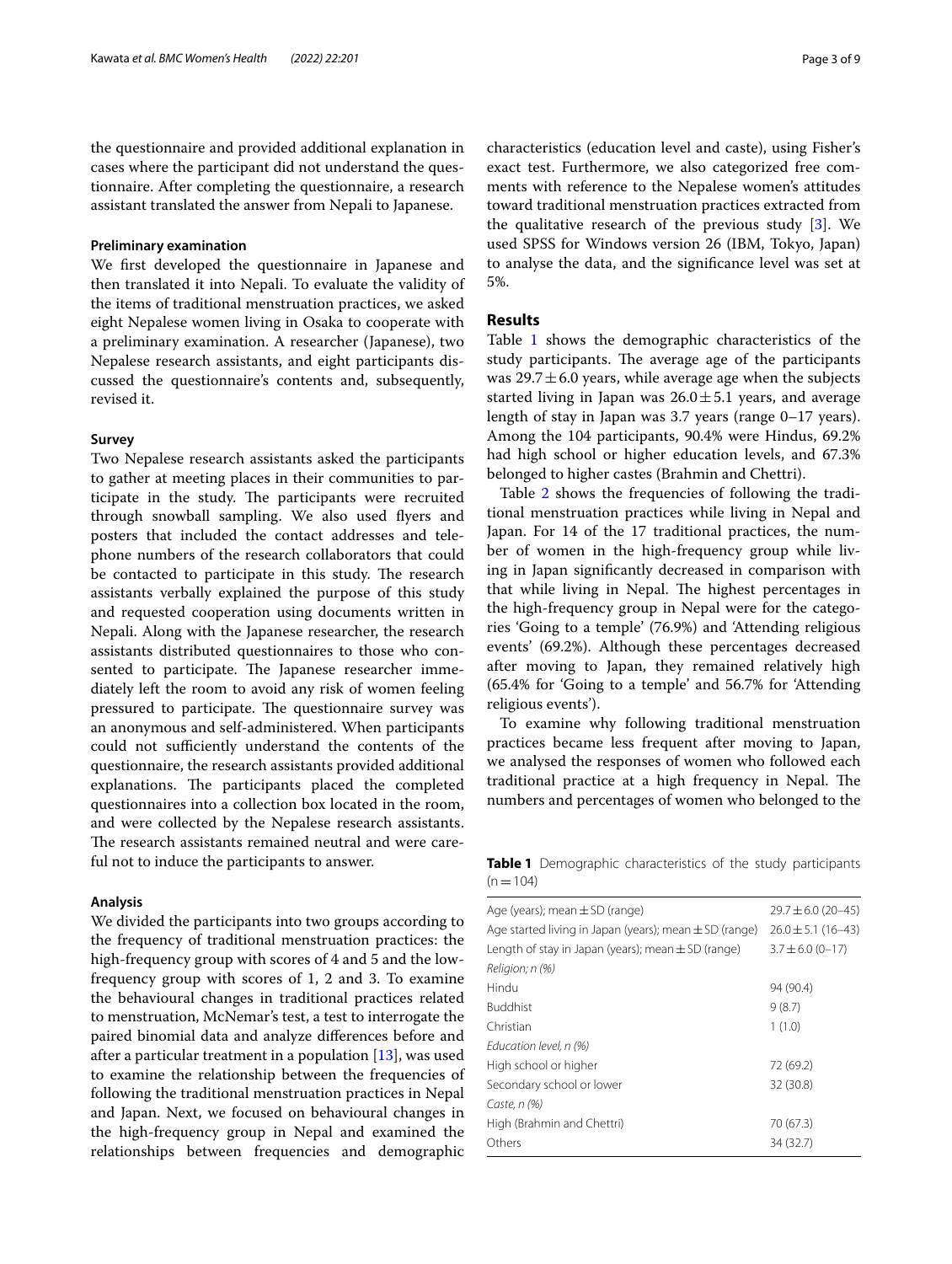| <b>Traditional menstruation practices</b> | Nepal                     |               | Japan     |                                             | p <sup>c</sup><br>n(%) | PD (95% CI) <sup>d</sup>   | <b>High in Nepal</b> |  |
|-------------------------------------------|---------------------------|---------------|-----------|---------------------------------------------|------------------------|----------------------------|----------------------|--|
|                                           | High <sup>a</sup><br>n(%) | Lowb<br>n (%) |           | Lowb<br>High <sup>a</sup><br>n (%)<br>n (%) |                        |                            | but low in Japan     |  |
| Restriction of religious behaviours       |                           |               |           |                                             |                        |                            |                      |  |
| Going to a temple                         | 80 (76.9)                 | 24(23.1)      | 68 (65.4) | 36 (34.6)                                   | 0.031                  | $0.12(0.02 - 0.21)$        | 19(18.3)             |  |
| Attending religious events                | 72 (69.2)                 | 32 (30.8)     | 59 (56.7) | 45 (43.3)                                   | 0.021                  | $0.13(0.03 - 0.22)$        | 20(19.2)             |  |
| Attending a wedding ceremony              | 46 (44.2)                 | 58 (55.8)     | 23(22.1)  | 81 (77.9)                                   | 0.002                  | $0.16(0.07 - 0.26)$        | 29(27.9)             |  |
| Restriction of contact with others        |                           |               |           |                                             |                        |                            |                      |  |
| Attending to male family members          | 39 (37.5)                 | 65(62.5)      | 18(17.3)  | 86 (82.7)                                   | < 0.001                | $0.20(0.10 - 0.30)$        | 27(26.0)             |  |
| Contact with male family members          | 34 (32.7)                 | 70 (67.3)     | 16(15.4)  | 88 (84.6)                                   | 0.001                  | $0.17(0.08 - 0.27)$        | 23(22.1)             |  |
| Contact with others                       | 27(26.0)                  | 77 (74.0)     | 12(11.5)  | 92 (88.5)                                   | 0.007                  | $0.14(0.05 - 0.24)$        | 21(20.2)             |  |
| Restriction of cooking and eating         |                           |               |           |                                             |                        |                            |                      |  |
| Using the kitchen                         | 47 (45.2)                 | 57 (54.8)     | 25(24.0)  | 79 (76.0)                                   | < 0.001                | $0.22(0.11 - 0.33)$        | 30(28.3)             |  |
| Cooking                                   | 46 (44.2)                 | 58 (55.8)     | 23(22.1)  | 81 (77.9)                                   | < 0.001                | $0.21(0.17 - 0.32)$        | 29 (27.9)            |  |
| Touching fruit and fruit trees            | 40 (38.5)                 | 64(61.5)      | 17(16.3)  | 87 (83.7)                                   | < 0.001                | $0.21(0.12 - 0.30)$        | 25(24.0)             |  |
| Using cookware                            | 38 (36.5)                 | 66 (63.5)     | 20 (19.2) | 84 (80.8)                                   | 0.004                  | $0.16(0.06 - 0.26)$        | 24(23.1)             |  |
| Eating nutritious food                    | 14(13.5)                  | 90(86.5)      | 7(6.7)    | 97 (93.3)                                   | 0.752                  | $-0.02$ ( $-0.08$ to 0.04) | 4(3.8)               |  |
| Restriction of living places              |                           |               |           |                                             |                        |                            |                      |  |
| Staying in one's own house                | 26(25.0)                  | 78 (75.0)     | 13 (12.5) | 91 (87.5)                                   | 0.029                  | $0.11(0.02 - 0.19)$        | 17(16.3)             |  |
| Going to public spaces                    | 31 (29.8)                 | 73 (70.2)     | 15(14.4)  | 89 (85.6)                                   | 0.001                  | $0.15(0.07 - 0.23)$        | 18(17.3)             |  |
| Using a bedroom                           | 33 (31.7)                 | 71(68.3)      | 18 (17.3) | 86 (82.7)                                   | 0.002                  | $0.14(0.06 - 0.23)$        | 19 (18.3)            |  |
| Going to other houses                     | 40 (38.5)                 | 64(61.5)      | 26(25.0)  | 78 (75.0)                                   | 0.004                  | $0.13(0.05 - 0.21)$        | 17(16.3)             |  |
| Restriction of sanitary behaviours        |                           |               |           |                                             |                        |                            |                      |  |
| Showering                                 | 16(15.4)                  | 88 (84.6)     | 16(15.4)  | 88 (84.6)                                   | 1.000                  | $0.00 (-0.07 - 0.07)$      | 6(5.8)               |  |
| Using used cloth as a napkin              | 14(13.5)                  | 90 (86.5)     | 7(6.7)    | 97 (93.3)                                   | 0.096                  | $0.07(0.00 - 0.13)$        | 10(9.6)              |  |

<span id="page-3-0"></span>

|  |  |  |  | <b>Table 2</b> Implementation of traditional menstruation practices at high and low frequencies in Nepal and Japan ( $n = 104$ ) |
|--|--|--|--|----------------------------------------------------------------------------------------------------------------------------------|
|  |  |  |  |                                                                                                                                  |

<sup>a</sup> High frequency; scores of 4 and 5, <sup>b</sup>Low frequency; scores of 1, 2 and 3, <sup>c</sup>McNemar's test, <sup>d</sup>PD (95% Cl); Percent difference (95% confidence interval)

high-frequency group in Nepal and low-frequency group in Japan, which we termed the 'reduced frequency group', are shown in the last column in Table [2.](#page-3-0) For traditional practices, where more than 20% of the women were in the reduced frequency group (see the last column of Table [2](#page-3-0)), the relationships between the frequencies of following the practices while the women lived in Japan and their education levels and castes were examined (Table [3\)](#page-4-0). No relationships were observed between the frequencies of traditional practices and education level or caste, except between 'Contact with male family members' and education level  $(p=0.043)$ .

We summarised the responses on difficulties or differences in menstrual practices between Nepal and Japan (Table  $4$ ). The background of the women who commented (caste, age, place of origin, and length of stay in Japan) is provided next to their comments. We obtained 22 responses and distributed them among three attitudes toward traditional menstruation practices: negative feelings about traditional menstruation practices, stress due to difficulty in implementing menstruation traditional practices, and social adaptation through the balance between traditional and modern menstruation practices.

## **Discussion**

In our study, 69.2% of the women had a high education level (high school or higher); this percentage was higher than the net enrolment rate in secondary school (grades 9–12) in Nepal  $(38.6\%)$  [[14\]](#page-8-13). Further, 67.3% belonged to higher castes (Brahmin and Chettri), which was higher than the percentage in Nepal  $(28.8%)$  [[15\]](#page-8-14). Therefore, the Nepalese women who participated in this study had a higher education level and belonged to higher castes than the general population living in Nepal.

The most frequently performed traditional menstruation practices when living in Nepal were restrictions on 'Going to a temple' and 'Attending religious events' (79.6% and 69.2% in the high-frequency group, respectively) in the 'Restriction of religious behaviours' cat-egory (Table [2\)](#page-3-0). These percentages in the low-frequency group after moving to Japan were 18.3% for 'Going to a temple' and 19.2% for 'Attending religious events'; these percentages were lower than those for other restrictions (Table [2\)](#page-3-0). This suggests that Nepalese women continued to follow these two restrictive practices even after moving to Japan, although the frequencies decreased. Mukherjee et al. recently reported that most Nepalese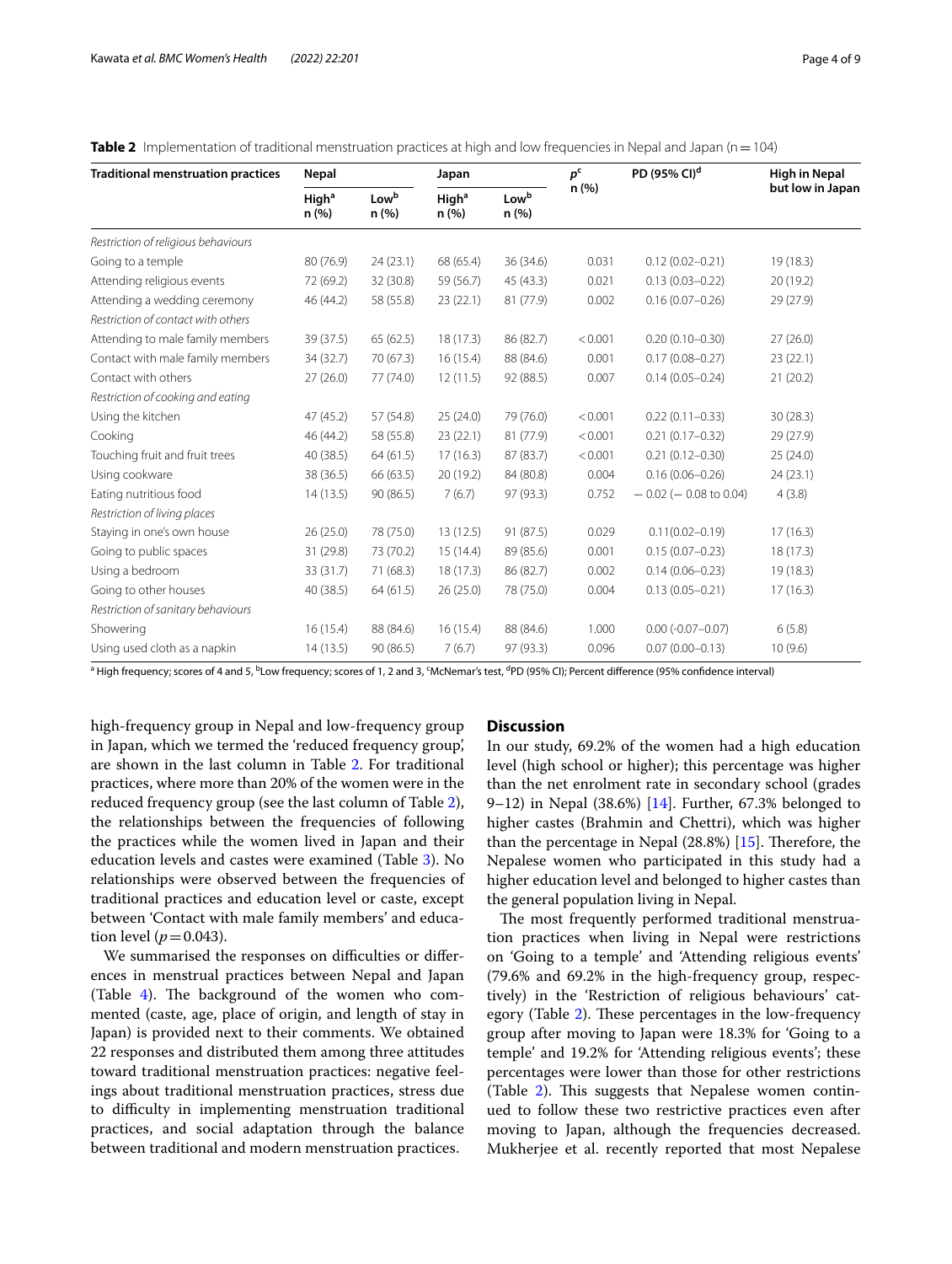## <span id="page-4-0"></span>**Table 3** Traditional menstruation practices in Japan: Caste and education level

| Traditional menstruation practices (n <sup>a</sup> ) | <b>Education level</b> <sup>b</sup> |             |       | Caste <sup>c</sup> |             |       |
|------------------------------------------------------|-------------------------------------|-------------|-------|--------------------|-------------|-------|
|                                                      | High                                | Low         | $p^d$ | High               | Low         | $p^d$ |
| Frequency in Japan                                   |                                     |             |       |                    |             |       |
| Attending a wedding ceremony ( $n = 46$ )            |                                     |             |       |                    |             |       |
| Low $(n=29)$                                         | 12 (54.5%)                          | 10 (45.5%)  | 0.581 | 17 (77.3%)         | 5(22.7%)    | 0.433 |
| High $(n=17)$                                        | 8 (57.1%)                           | 6 (42.9%)   |       | 12 (85.7%)         | 2 (14.3%)   |       |
| Attending to male family members ( $n = 39$ )        |                                     |             |       |                    |             |       |
| Low $(n=27)$                                         | 13 (48.1%)                          | 14 (51.9%)  | 0.594 | 24 (88.9%)         | $3(11.1\%)$ | 0.494 |
| High $(n=12)$                                        | $6(50.0\%)$                         | 6 (50.0%)   |       | 10 (83.3%)         | 2(16.7%)    |       |
| Contact with male family members ( $n = 34$ )        |                                     |             |       |                    |             |       |
| Low $(n=23)$                                         | 8 (34.8%)                           | 15 (65.2%)  | 0.043 | 20 (87.0%)         | 3 (13.0%)   | 0.529 |
| High $(n=11)$                                        | 8 (72.7%)                           | 3 (27.3%)   |       | 9(81.8%)           | 2 (18.2%)   |       |
| Contact with others $(n=27)$                         |                                     |             |       |                    |             |       |
| Low $(n=21)$                                         | 10 (47.6%)                          | 11 (16.7%)  | 0.139 | 19 (90.5%)         | $2(9.5\%)$  | 0.545 |
| High $(n=6)$                                         | 5 (83.3%)                           | 1(16.7%)    |       | 5 (83.3%)          | 1(16.7%)    |       |
| Using the kitchen ( $n = 47$ )                       |                                     |             |       |                    |             |       |
| Low $(n=30)$                                         | 20 (66.7%)                          | 10 (33.3%)  | 0.157 | 22 (73.3%)         | 8 (26.7%)   | 0.549 |
| High $(n=17)$                                        | 8 (47.1%)                           | 9 (52.9%)   |       | 12 (70.6%)         | 5(29.4%)    |       |
| Cooking ( $n = 46$ )                                 |                                     |             |       |                    |             |       |
| Low $(n=29)$                                         | 20 (69.0%)                          | $9(31.0\%)$ | 0.062 | 22 (75.9%)         | $7(24.1\%)$ | 0.450 |
| High $(n=17)$                                        | 7(41.2%)                            | 10 (58.8%)  |       | 14 (82.4%)         | 3 (17.6%)   |       |
| Using cookware $(n = 38)$                            |                                     |             |       |                    |             |       |
| Low $(n=24)$                                         | 14 (58.3%)                          | 10 (41.7%)  | 0.435 | 18 (75.0%)         | $6(25.0\%)$ | 0.365 |
| High $(n=14)$                                        | 7 (50.0%)                           | 7 (50.0%)   |       | 12 (85.7%)         | 2 (14.3%)   |       |
| Touching fruit and fruit trees ( $n = 40$ )          |                                     |             |       |                    |             |       |
| Low $(n=25)$                                         | 17 (68.0%)                          | 8 (32.0%)   | 0.276 | 21 (84.0%)         | 4 (16.0%)   | 0.336 |
| High $(n=15)$                                        | 8 (53.3%)                           | 7 (46.7%)   |       | 11 (73.3%)         | 4(26.7%)    |       |

<sup>a</sup> Number in the high frequency group in Japan, <sup>b</sup>High, high school or higher education; Low; secondary school or lower education, ʿHigh, Brahmin and Chettri; Low, Others, <sup>d</sup>Fisher's exact test

women restricted religious behaviours during menstruation, and more than half of Nepalese women believed that they should not visit places of worship or attend religious events during menstruation [[4\]](#page-8-3). One participant in our study said that she rarely went to a temple during menstruation in Nepal, but she went in Japan, although she did not think that it was a good practice (3–5 in Table [4](#page-5-0)). As there are few Hindu temples in Japan, Nepalese individuals living in Japan go to Japanese temples and shrines that are based on the same polytheism as Hinduism for their spiritual well-being [\[16\]](#page-8-15). Nepalese women therefore visited temples during menstruation in Japan against traditional practices, but they generally felt conficted.

In this study, 14 of 17 traditional menstruation practices were less frequently followed while living in Japan as compared to those while living in Nepal. Based on the data from Nepalese immigrants in Japan [[17\]](#page-8-16), the most frequent reasons for living in Japan were studying abroad, staying with family, and technical training. Most Nepalese women living in Japan are 20–35 years old. In this study, the average age of the participants was 29.7 years, and many participants were from single or nuclear families, instead of the traditional threegeneration households, common in Nepal. As shown in Table [2,](#page-3-0) many women in the high-frequency group in Nepal belonged to the low-frequency group after moving to Japan in the categories of 'Restriction of religious behaviours', 'Restriction of contact with others' and 'Restriction of cooking and eating'. These three restrictions included practices related to housework, participation in events and communication with family and relatives, suggesting that reduction of traditional practices is caused by changes in the family structure after moving to Japan, consistent with previous studies. Crawford, Menger, and Kaufman reported that many Nepalese women were pressured to continue traditional menstruation practices by their family members, including their mothers-in-law, and concluded that Nepalese women accepted alternative and more modern approaches to menstruation if the prejudice against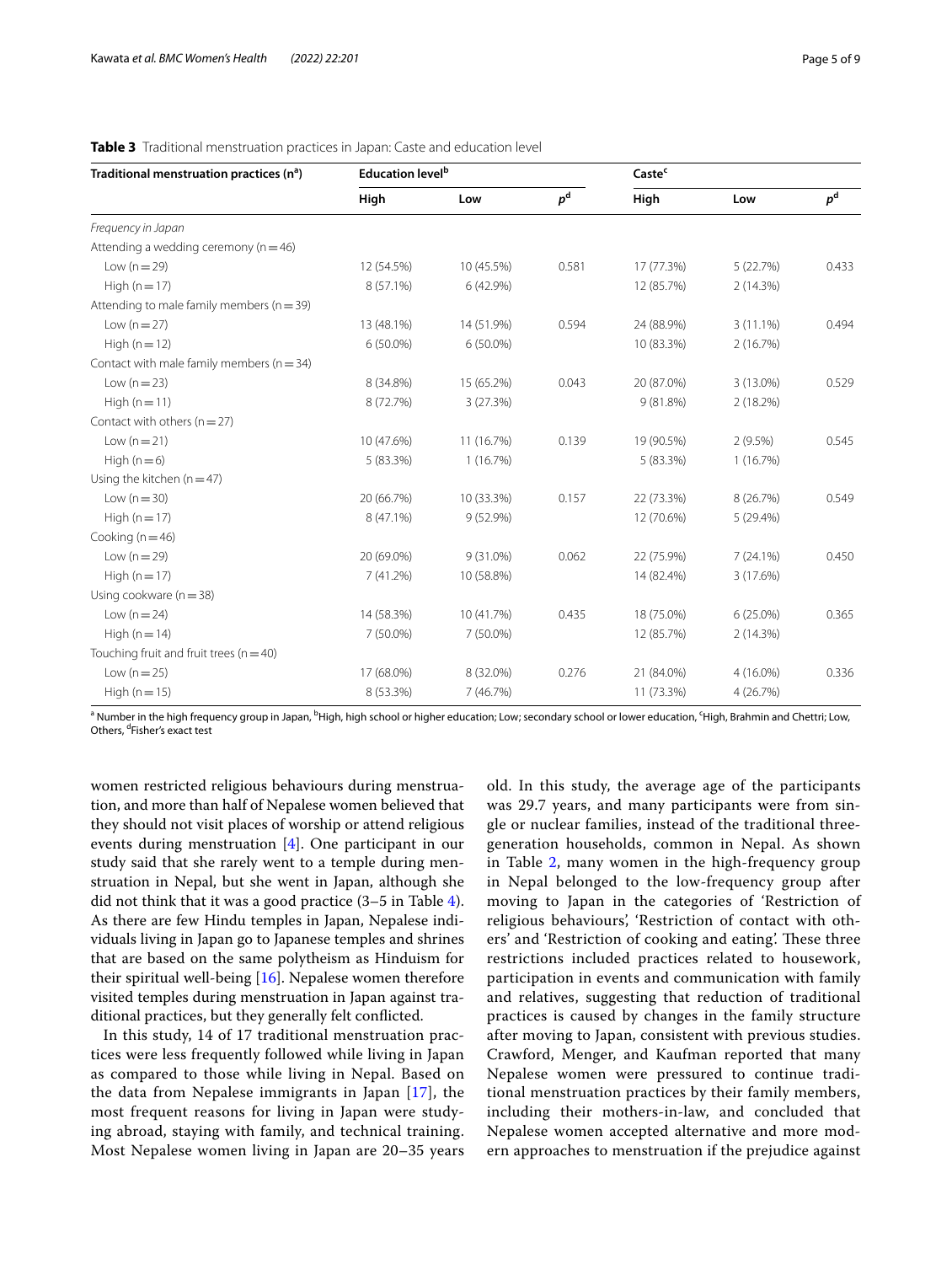# <span id="page-5-0"></span>**Table 4** Summary of comments categorised by attitudes toward traditional menstruation practices (n=22)

| Attitude 1 Negative feelings about traditional practices towards menstruation<br>Comments (Background: Caste, age, hometown, length of stay in Japan) |                                                                                                                                                                                                                                                                                                                                    |
|-------------------------------------------------------------------------------------------------------------------------------------------------------|------------------------------------------------------------------------------------------------------------------------------------------------------------------------------------------------------------------------------------------------------------------------------------------------------------------------------------|
| $1 - 1$ .                                                                                                                                             | In Nepal, I had to perform traditional menstruation practices because I lived<br>with my family. They caused me many difficulties. Now that I'm in Japan, I<br>don't have to perform these practices, so I can live my life normally during<br>my period. Therefore, there is no problem now. (Brahmin, 28, Kathmandu,<br>0 years) |
| $1 - 2.$                                                                                                                                              | I can spend time during menstruation more comfortably in Japan than<br>in Nepal because I am not forced to follow any traditional menstruation<br>practices in Japan. (Brahmin, 26, Chitwan, 2 years)                                                                                                                              |
| $1 - 3$ .                                                                                                                                             | In Nepal, women performed traditional menstruation practices, which are<br>burdensome. I think that Japanese women are more comfortable during<br>menstruation than Nepalese women. (Brahmin, 41, Kathmandu, 4 years)                                                                                                              |
| $1 - 4$ .                                                                                                                                             | I wish traditional menstruation practices were abolished in Nepal. (Chettri,<br>26, Nepal [Others], 6 years)                                                                                                                                                                                                                       |
| $1 - 5$ .                                                                                                                                             | I pay attention to those around me during menstruation in Nepal, but I<br>don't need to do that in Japan. (Newar, 28, Kathmandu, 6 years)                                                                                                                                                                                          |
| Attitude 2 Stress due to difficulty in implementing traditional menstruation practices                                                                |                                                                                                                                                                                                                                                                                                                                    |
| Comments (Background: Caste, age, hometown, length of stay in Japan)                                                                                  |                                                                                                                                                                                                                                                                                                                                    |
| $2 - 1$ .                                                                                                                                             | I performed traditional menstruation practices strictly in Nepal, but I can-<br>not perform them here because of our small living room in Japan. Three<br>women: (Brahmin, 24, Chitwan, 0 years), (Brahmin, 30, Chitwan, 0 years),<br>(Brahmin, 30, Kathmandu, 2 years)                                                            |
| $2 - 2$ .                                                                                                                                             | I don't have my own house in Japan, so I have difficulties during menstrua-<br>tion. I want to perform traditional menstruation practices in Japan, but I<br>can't. (Brahmin, 35, Kathmandu, 8 years)                                                                                                                              |
| $2 - 3$ .                                                                                                                                             | I don't like to cook meals when quests visit my house during menstruation<br>in Japan. (Brahmin, 29, Lumbini, 1 year)                                                                                                                                                                                                              |
| $2 - 4.$                                                                                                                                              | I performed traditional menstruation practices in Nepal without hesitation<br>because I lived with my large family. However, it is difficult for me to per-<br>form them in Japan because we have a small family. (Brahmin, 30, Lumbini,<br>1 year)                                                                                |
| $2 - 5.$                                                                                                                                              | It is difficult for me to perform traditional menstruation practices (for exam-<br>ple, cooking, etc.) in Japan because I live with my family in smaller rooms<br>than in Nepal. (Brahmin, 33, Kathmandu, 1 year)                                                                                                                  |
| $2 - 6.$                                                                                                                                              | It is harder to perform traditional menstruation practices in Japan than in<br>Nepal. (Brahmin, 42, Kathmandu, 4 years)                                                                                                                                                                                                            |
| Attitude 3 Social adaptation through the balance between traditional and modern menstruation practices                                                |                                                                                                                                                                                                                                                                                                                                    |
| Comments (Background: Caste, age, hometown, length of stay in Japan)                                                                                  |                                                                                                                                                                                                                                                                                                                                    |
| $3 - 1$ .                                                                                                                                             | As we had many events for each ethnic group in Nepal, I strictly performed<br>traditional menstruation practices there. Now, I think that the Japanese<br>style of dealing with menstruation is good. (Brahmin, 26, Kathmandu,<br>0 years)                                                                                         |
| $3 - 2$ .                                                                                                                                             | I performed traditional menstruation practices in Nepal and deal with<br>menstruation in the Japanese style now that I live in Japan. Three women:<br>(Brahmin, 27, Lumbini, 0 years), (Brahmin, 30, Nepal [Others], 9 years), (Brah-<br>min, 24, Pokhara, 3 years)                                                                |
| $3 - 3$ .                                                                                                                                             | I performed traditional menstruation practices in Nepal, but do not perform<br>them in Japan at all. (Brahmin, 24, Pokhara, 3 years)                                                                                                                                                                                               |
| $3 - 4$ .                                                                                                                                             | I have no difficulty in dealing with menstruation in the Nepalese or<br>Japanese manner. Three women: (Brahmin, 29, Nepal [Others], 2 years),<br>(Brahmin, 26, Kathmandu, 2 years), (Brahmin, 25, Kathmandu, 2 years)                                                                                                              |
| $3 - 5$ .                                                                                                                                             | I rarely go to temples during menstruation in Nepal. I do go to temples<br>during menstruation in Japan, but I don't think it is good. (Brahmin, 38,<br>Kathmandu, 3 years)                                                                                                                                                        |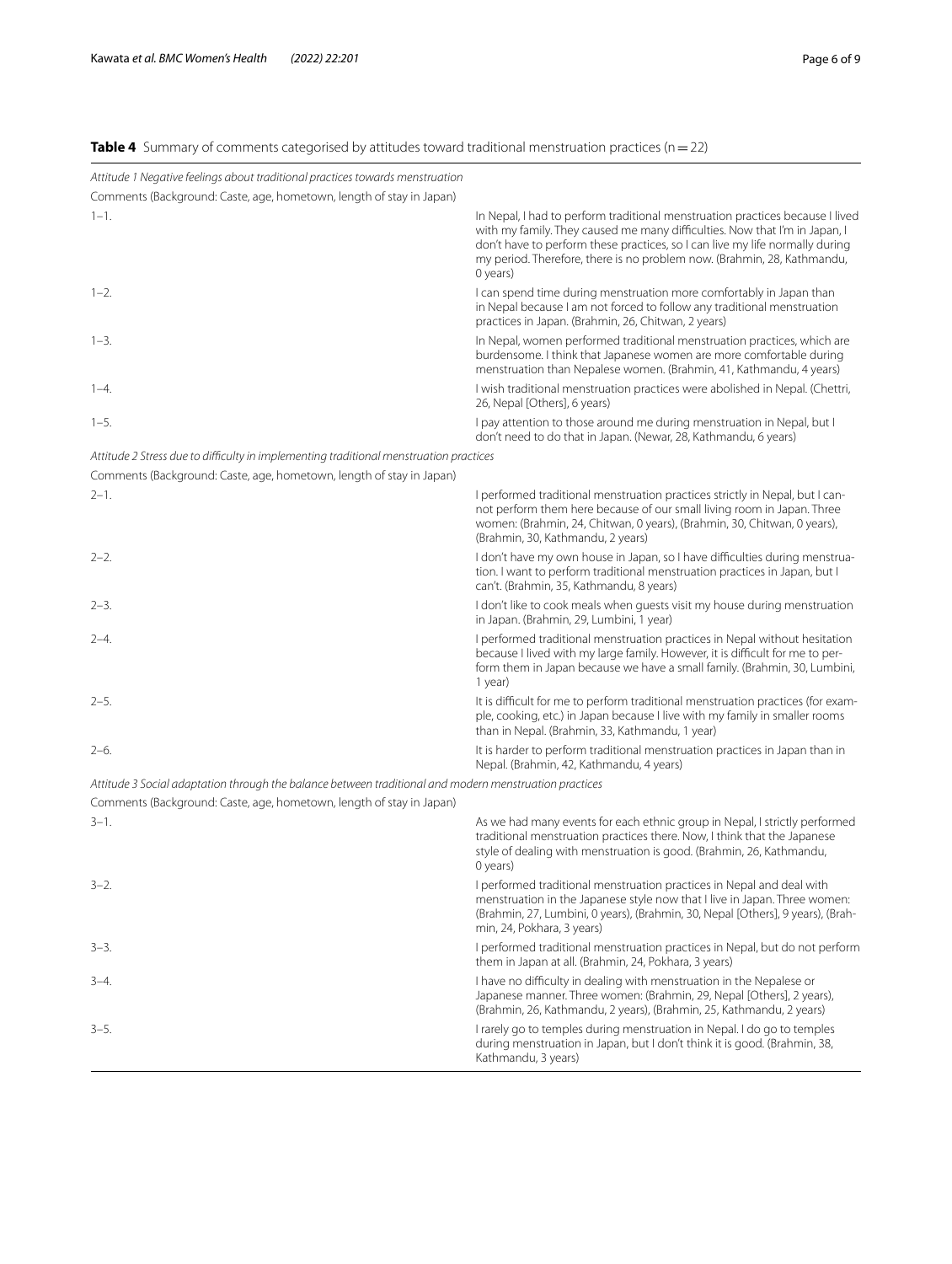menstruation was reduced by their families and Nepa-lese society [[3\]](#page-8-2). Thapa, Bhattarai, and Aro reported that it might be difficult for Nepalese girls and young women to persuade their mothers, mothers-in-law, and other family members to discard traditional practices related to menstruation, even if they understand how to improve their health and hygiene during menstruation [[18\]](#page-8-17). Mukherjee et al. reported that living with a conservative and expanded family was negatively correlated with reduced traditional practices in Nepal [[4](#page-8-3)]. Some comments regarding Attitude 1, as shown in Table [4,](#page-5-0) supported the idea that traditional practices decreased because the women were not forced to implement the practices by their communities, including family members. We considered that Nepalese women might reduce traditional menstruation practices if they do not live with conservative and expanded families, including their mothers and mothers-in-law.

Recent studies have focused on the relationships between traditional menstruation practices, caste, and education level, and Nepalese women in higher castes have been reported to perform traditional practices in Nepal more frequently than those in lower castes [\[4](#page-8-3), [19](#page-8-18)]. However, the relationship between traditional practices in Nepal and education level remains controversial. In this study, we examined the relationships between behavioural changes towards traditional practices and caste and education level but found no signifcant associations, except between education level and restriction of contact with male family members. These results indicated that the attitudes surrounding traditional practices were cultivated through education in the home and primary school, regardless of castes. We consider that early intervention is needed to reduce traditional menstruation practices, regardless of caste or education level.

It is important to note that Nepalese women have ambivalent feelings about traditional menstruation practices. As shown in Attitude 2 in Table [4](#page-5-0), Nepalese women were sometimes unable to perform traditional practices because their environment difered from that in Nepal, although they preferred to perform them. In previous studies, Nepalese women living in Nepal commented that they accepted and performed traditional menstruation practices out of respect for the elderly and tradition [[3\]](#page-8-2), and cooking restrictions during menstruation provided rest  $[4]$  $[4]$  $[4]$ . Thus, it was inferred that some women felt spiritual and physical peace of mind as a positive aspect of menstrual practices. Therefore, some Nepalese women may have positive attitudes regarding the traditional menstruation practices. Future interventions to reduce traditional menstruation practices should not interfere with the well-being of Nepalese women by taking into account their positive attitudes.

We considered ways to reduce these traditional practices in Nepal. Several studies have been conducted on the relationship between traditional practices and menstrual hygiene management (MHM) education in primary schools [\[10](#page-8-9), [11](#page-8-10), [20](#page-8-19), [21](#page-8-20)]. MHM was defned as 'women and adolescent girls using clean menstrual management material to absorb or collect menstrual blood, which can be changed in privacy as often as necessary for the duration of a menstrual period, using soap and water for washing the body as required, and having access to safe and convenient facilities to dispose of used menstrual management materials' [\[22](#page-8-21)]. In low- or middleincome countries around Nepal, MHM education before the frst menstruation or during adolescence reduced traditional menstruation practices [\[23](#page-8-22)[–25\]](#page-8-23). In Bangladesh, which has similar traditional menstruation practices as Nepal, the usefulness of school-based MHM education was examined in a randomised intervention trial, revealing that girls and their parents reduced traditional practices, such as not touching others and not going to school during menstruation [[26](#page-8-24)]. In our study, most Nepalese women reduced traditional menstrual practices after moving to Japan because of lesser pressure from their family members, especially their mothers or mothersin-law. Nepalese mothers generally teach their daughters about managing menstruation and pressure them to implement traditional practices [\[3](#page-8-2), [4\]](#page-8-3). Moreover, no association was found between the traditional menstruation practices and education level, suggesting that the attitudes toward traditional menstruation practices might be acquired at home or in primary or secondary school.

This study proved that the traditional menstruation practices related to housework can be reduced by changes in living conditions, such as the nuclear family associated with migration. However, religious traditional practices did not diminish; in fact, Nepalese women were uncomfortable with diminishing of religious practices during menstruation. The character of menstrual attitudes held by Nepalese women is not uniform, and it was considered important to focus only on the traditional menstruation practices that are detrimental to women's health and to encourage improvement of them by healthcare workers in the community and school settings.

## **Implications for clinical practice for nurses caring**

We propose implications for the clinical practice of nurses caring to reduce traditional menstrual practices among Nepalese women (Table [5\)](#page-7-0) [[27](#page-8-25)].

## **Limitations**

This study had several limitations. First, participants in this study were Nepalese women with high educational backgrounds and castes, and therefore, our results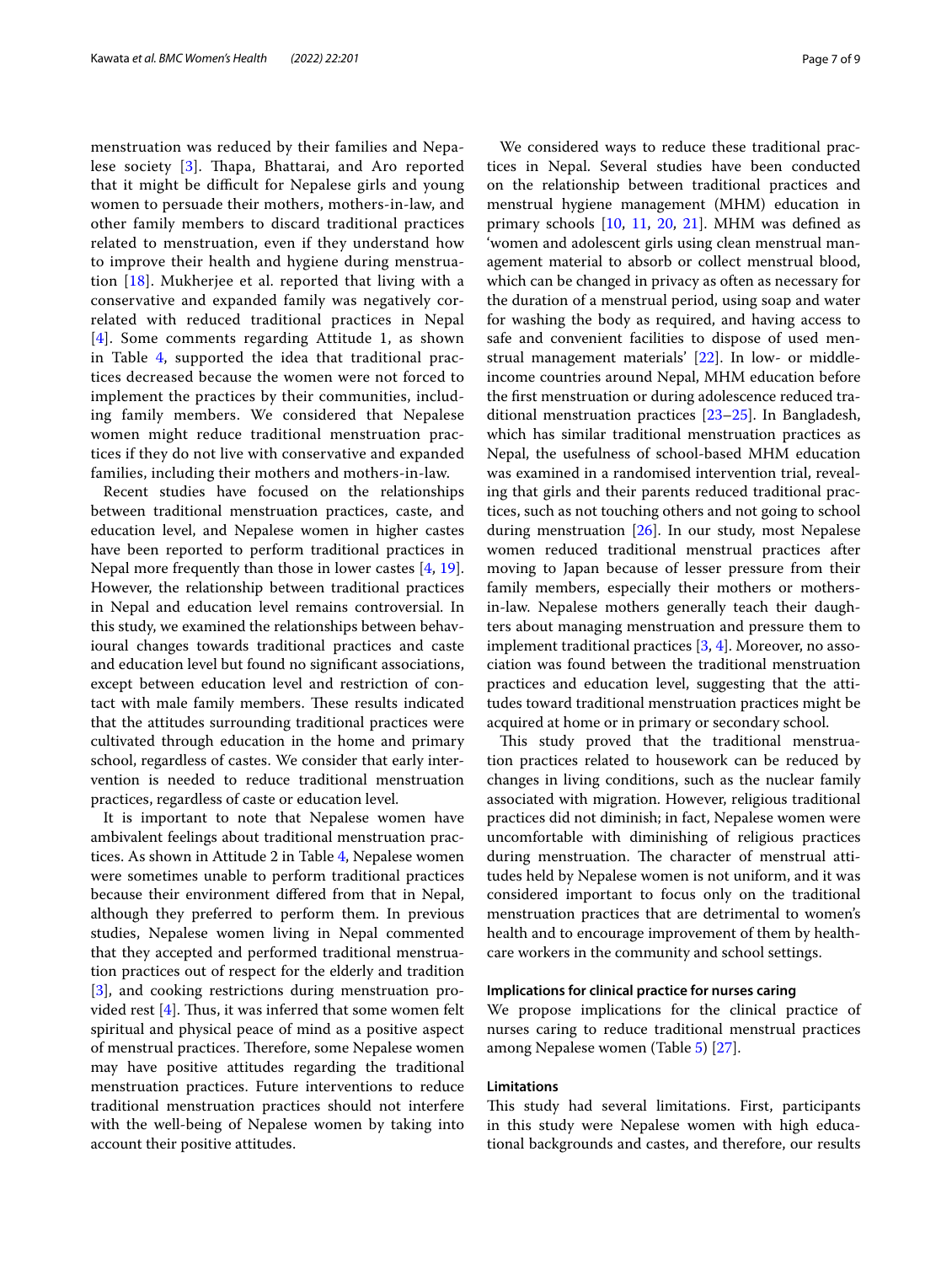## <span id="page-7-0"></span>**Table 5** Implications for clinical practice for nursing caring

Promoting menstrual hygiene management (MHM) is a shortcut to eliminating prejudices, misunderstandings, and unhealthy behaviors surrounding traditional menstruation practices

To promote MHM, it is necessary to prepare a supportive environment for girls and women

To eliminate discrimination against menstruation and reduce the enforcement of traditional menstrual practices in Nepal, it is necessary to enact ordinances on reproductive health rights and MHM related to traditional menstruation practices

As a public policy in the school education and health section, it is necessary to train specialists (teachers and health workers) to establish positive social norms

It is necessary for schools and health posts to play a central role in promoting MHM education, including the rights of girls and women to participate in decision-making and in obtaining information

cannot be generalised to all Nepalese women. Second, spouses were not investigated in this study. It is highly likely that the characteristics of spouses infuence the behaviour change of Nepalese women. Third, snowball sampling may have resulted in response bias; however, it was efective in sampling a small number of participants staying abroad. Fourth, this study was a retrospective survey of the frequency of implementation of traditional practices towards menstruation in Nepal. The frequencies of menstrual practices in Nepal could be subject to recall bias. For future studies, it would be useful to investigate the traditional practices towards menstruation of Nepalese women living in countries other than Japan and to include women with lower education levels and castes.

## **Conclusions**

This study is the first to investigate the traditional menstruation practices of Nepalese women living in countries other than Nepal, and resulted in following conclusions: (1) the frequencies of performing most traditional menstruation practices decreased after the women moved to Japan, (2) restrictions related to religious behaviours were still performed frequently while living in Japan, and (3) among women who frequently implemented traditional menstruation practices in Nepal, their educational levels and castes were not signifcantly related to behavioural changes in traditional practices after moving to Japan.

This study suggests that the attitudes surrounding the traditional menstruation practices change in response to living circumstances. It is necessary to examine in the future what factors of living environment and background are related to behavioural changes for such traditional practices.

#### **Abbreviation**

MHM: Menstrual hygiene management.

#### **Acknowledgements**

The authors would like to thank the Nepalese women who agreed to participate in this research. The authors would also like to thank Ms. Sushma Adhikari, Ms. Nirmala Marasini Acharya, and Mr. Sujan Bahadur Adhikari for their assistance and translation.

#### **Author contributions**

RK and KO designed the study and interpreted all the data. RK collected and analysed the data and prepared the frst draft of the manuscript. ME and KO critically assessed the manuscript. All authors read and approved the fnal manuscript.

## **Funding**

This study was supported by funding for the frst author from the Kazuharu Ogura Memorial International Nursing Scholarship (No. A1504).

#### **Availability of data and materials**

The datasets used and/or analysed in this study are available from the corresponding author on reasonable request. This is to protect the privacy of individual participants. The study subject is sensitive, and it may be possible to identify a person's beliefs and experiences regarding menstrual behaviour.

#### **Declarations**

### **Ethics approval and consent to participate**

This study was approved by the ethics committee of Osaka University Hospital (approval number 15488-2). All methods were carried out in accordance with the guidelines of the Ethics Committee of Osaka University and the Declaration of Helsinki. We explained the following items to the participants using the Nepalese version of the survey cooperation request form: study outline (subjects, purposes, and methods), handling of personal information, name of research institute, method of information storage and disposal, counselling for participants and related persons, burden on participants, predicted risks and benefits, conflicts of interest, and right to and method to refuse participation in the study. The survey was conducted anonymously; thus, the data cannot be matched to individuals. Written informed consent was obtained from all participants after which questionnaires were distributed to them. The Nepalese assistants explained each question and helped the participants to answer them. All questionnaires and data were treated as confdential information. Questionnaires were strictly kept in a locked storage container, and we stored the data in a USB drive and analysed it as digitised data using a computer that was detached from all network. The data storage period is 5 years from the end of the study. After the storage period, the questionnaire sheets would be shredded, and the data on the USB drive would be erased irreversibly. The questionnaire contains questions that require the provision of sensitive information, and this could make a participant feel uneasy. Thus, we stated in the explanatory document that refusal to participate in the study or decision to quit the study was allowed and that it would not be disadvantage. When participants asked the researchers and research assistants about health problems related to the study, a supervisor (gynecologist) was available as a member of the research team to advise them. Regardless of participants' decision to continue or discontinue with the study, all participants were given gift items, such as eco bags and soap.

## **Consent for publication**

Not applicable.

#### **Competing interests**

The authors declare that they have no competing interests.